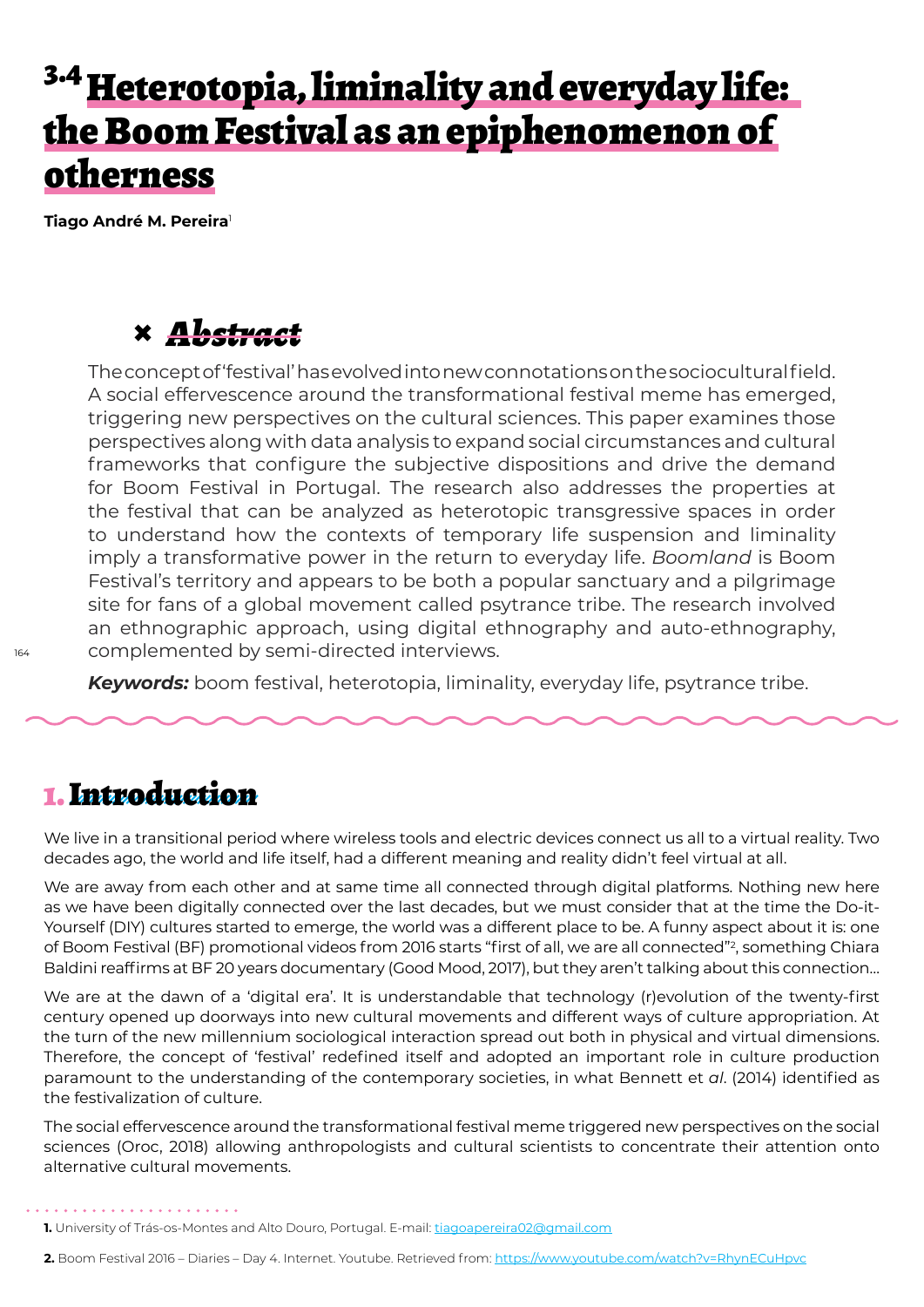The significant technology upgrades in the 80s and 90s allowed enthusiasts, Djs and ravers to experiment with new musical tastes (St John, 2009). With it, a new cultural movement emerged from the East to the West, from the shores of Goa – India, to Europe and America. Essentially expatriates, hippies and artists from Europe and America, found in Anjuna Beach, the place to grow a different lifestyle and a new way to get amused. This alternative movement particularly influenced by the so-called counter-cultural tendencies of the 1960s promoted a hedonistic vibe, a spiritual tendency and a high interest in the trade and consumption of psychedelics (St John, 2009).

Throughout the 1990s, the cult, promotion and success of a new electronic dance music based on Anjuna Beach 'vibe' crossed borders allowing Goatrance, also known as psychedelic trance or psytrance, to be followed and produced worldwide. This music genre is based on the electronic awakening (see Andrew Johner, 2011), digital interfaces and many other electronic devices (St John, 2009). Psytrance significance to the promotion and the spreading of psychedelic culture cannot be dismissed (St John, 2012; 2010).

The cult of psychedelic trance in Portugal started as an underground movement, in isolated locations, promoted in drug friendly raves and twenty years after is a movement of tens of thousands (Good Mood, 2017) making the BF one of the most prominent events around the world. Diverging from pop culture movement, BF embraces, guides and promotes (see Kosmicare, BF) in psychedelic drug experiences. This characteristic is widely regarded both with interested and despair (Oroc, 2018).

Psychedelic trance, an epiphenomenon of Electronic Dance Music Culture (EDMC), is not only the source of BF but it is the main feature which sets this festival apart from the rest of those on the international circuit.

paper is built upon. As a result, it is vital to situate the BF in the contemporary sociocultural paradigm while  $165$ This paper is about Boomland and the festival itself. It analyses the impact the BF experience can have on the lives of those who live it. The paper emphasizes identity modulations associated with the sociological process, i.e., practices and cultural fruition between individuals and groups in contexts of otherness promoted during the event. Simultaneously, it addresses the properties at the festival that can be analyzed as heterotopic transgressive spaces in order to understand how the contexts of temporary life suspension and liminality, imply a transformative power in the return to everyday life. In addition, it is important to identify neotribalism (Maffesoli, 1988) / heterotopia (Foucault, 1967) / ritual process (Turner, 1969) as the key elements to which this keeping track on the impact of digital technology on the anthropological range.

The research involved an ethnographic approach, using digital ethnography and auto-ethnography, complemented by semi-directed interviews. The empirical work underlined the three (liminal) moments related to the 2018 edition of BF – before, during and after the festival –, based on a 20 people discussion/ observation group, gathered on the digital platform Facebook, implying fieldwork both in digital and geographic territory.

#### 2. A 'new' societal movement

The 'new' sociological movement that was (re)born and excelled at the beginning of the twenty-first century is an alternative movement, i.e., it promotes a psychedelic culture, which diverges from popular culture and mass media culture (Oroc, 2018).

From the late 1960s to the 1990s, the use of psychedelics was banned and brought almost to extinction by policies adopted by Richard Nixon (The War on Drugs - 1971) and Ronald Regan (Just say No! - 1986) (Oroc, 2018).

Throughout the 1990s and especially at the beginning of the new century, books, visionary art, festivals and underground cults (Oroc, 2018) resurfaced the ideology and the psychedelic spirit, which led some authors to classify the movement as The Psychedelic Renaissance (Oroc, 2018; Sessa, 2012; Polan, 2018; Doblin, 2017). The use and trade of psychedelics associated with the counter-cultural movement of the 1960s, helped to crystallize a new lifestyle, different than cultural productions targeting the masses (St John, 2009).

The Center for Contemporary Cultural Studies (CCCS) created in 1964, aiming to study new cultural paradigms, followed subgroups with specific musical tastes and with distinctive cultural practices and representations (St John, 2009), yet according to St John (2008, p. 150): "trance as a countercultural EDMC has been little understood or studied".

The cultural studies carried out by the CCCS allowed a better understanding of contemporary societies and individuals as it proposed to analyze popular culture and ‹everyday life' as an emanation of class conflict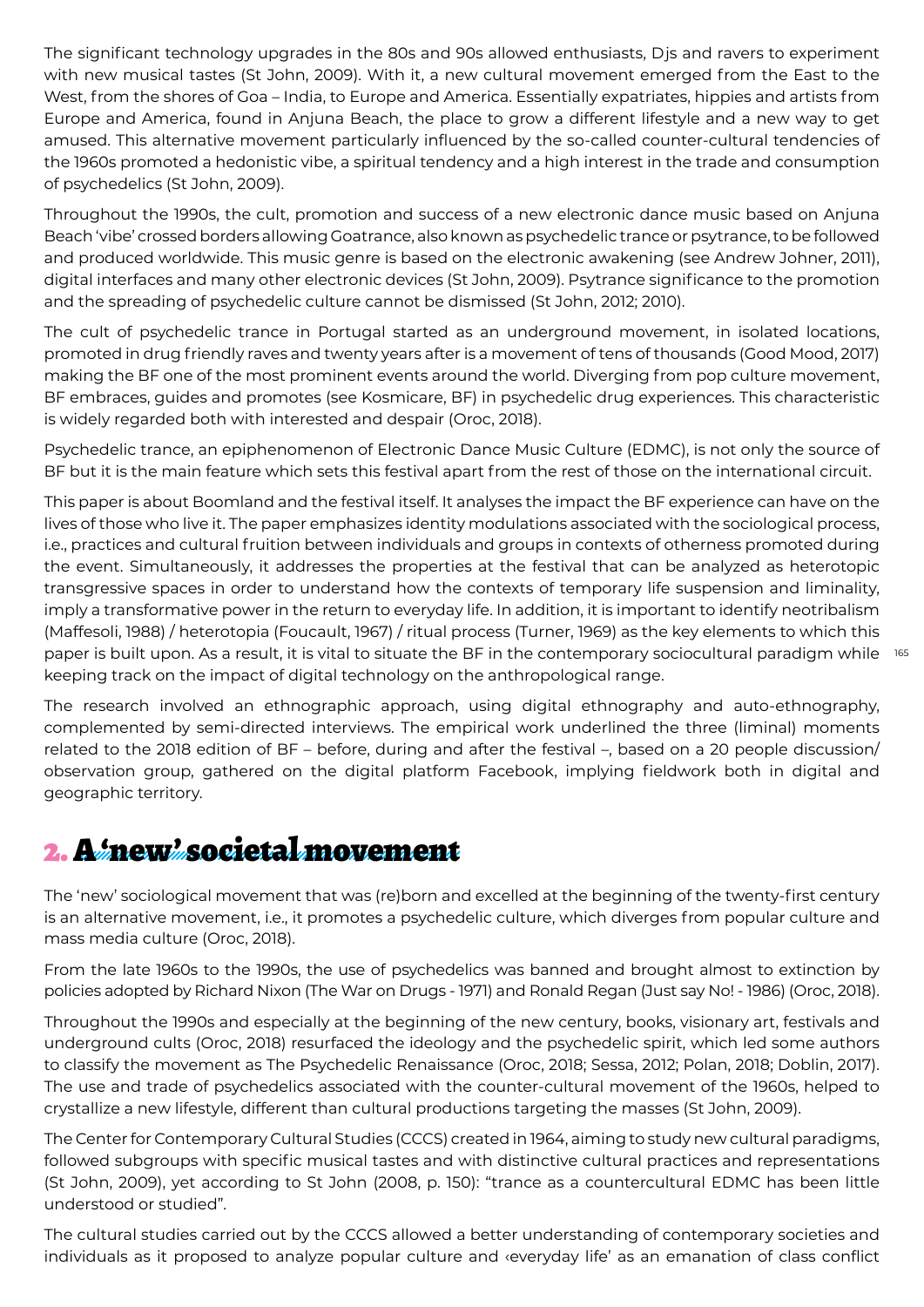(Gelder, 2005). From the 1970s to the 1990s, the great mark of late modernity (Giddens, 1990), some authors spoke about the deep reconfigurations and renovations operated in the individual and in contemporary societies, called by Bauman (1999) as 'the liquid effect'. With 'the liquid effect' Bauman (2007; 1999) suggested the current societies are volatile and swiftly mutable, thus nations are cultural hybrids. One of the members of the CCCS project, Hall (2006), formulated the idea that identities are in decline, pointing to what he considered to be a crisis of cultural identity. Nothing new for Maffesoli (1988) who argued the reuse of the concept of tribalism, this time, a new tribalism, in the form of urban tribes. By predicting the decline of modernism and the return to tribal-oriented social configurations in the postmodern period, Maffesoli (1988) opened up to what Bennett (1999) would come to identify as an opportunity for something new to emerge from post-great war consumerism, in which young people break away from traditional social class identifications, building alternatives based on individual experience and collective appropriation of distinctive symbolic elements (v.g. ways of dressing, language, musical consumption, new aesthetic references) (Hebdige, 2002).

Although contemporary societies may be 'liquid' (Bauman, 2007), BF success is due to a fundamental technology called memory. According to Halbwachs (1997, p. 230), "it would be very difficult to describe the event if one did not imagine the place". The place of memory and collective memory are paramount to the psychedelic culture and of course BF hype. Even though the advanced technology at our disposal to (re)live the event, to see what happens in Boomland, nothing beats our best memories and as a result, the promotion of BF by those who lived the experience. As Halbwachs (2008, p. 129) stated: "symbolic thought disconnects these places from their material surroundings and associates them with the beliefs of the group, and those beliefs alone. It is almost certainly the stability of the image that explains the persistence of the beliefs".

The ravers, who multiplied on the beaches of Goa in the 1980s and 1990s, found in BF a pilgrimage site whose object of devotion was the Goa trance, known today as psytrance. The first edition of BF (in 1997) was little known, even in Portugal (Good Mood, 2017). It emerged as a gathering of psychedelic trance habitués, for those who had been following the pro-hippie movement that originated in Goa. BF happened every two years since 1998 until 2018 and has been postponed since, due to covid-19 pandemic.

In 2002, Good Mood Lda (founders of BF) moved BF location to the countryside, Idanha-a-Nova, Portugal. In 2017, Good Mood paid over a million euros for a 150-hectare property<sup>3</sup> and today the Herdade da Granja is known worldwide as Boomland (Good Mood, 2017). This private property at Marechal Carmona reservoir, holds BF every two years. Far from urban spaces, at Boomland, between the full moon of July and August emerges a seven-day city where technomad tribes (St John, 2009), hippies and enthusiasts reunite as a tribe to engage in a moment of love, mindfulness and communion, where safety and freedom belong together. It is important to mention Boom Festival is a global phenomenon of sustainability, electronic dance music, psychedelic culture and visionary art.

166

Although BF most prominent vein has been the "anarchist" one, it was essentially from its fifth edition (2004) that the festival gained the dimension of a global event, attracting people from all over the world to live the psychedelic experience of the moment, in Boomland. Regarded as one of the festivals focused on hedonism, spiritual ideology and where the trade and consumption of psychedelics is free, BF quickly established itself on the international circuit of similar festivals. Ironically, the Portuguese government, by decriminalizing drug possession and consumption in 2001, made BF the ‹Mecca' of the international psytrance tribe movement (Oroc, 2018).

In 2004, the festival's projection exceeded all the expectations of the producers involved, as stated by Diogo Ruivo (Good Mood, 2017). BF represents an epiphenomenon because it is the result of the broader phenomenon of EDMC. It is possible to affirm that the emergence of EDMC, the new psychedelic revolution and the explosion of event-cultures are interlinked. This remarkable interconnection was due to an increasingly evolved technology, both in terms of sound and image recording and, above all, in the sharing of these contents globally through the world wide web.

This 'psychedelic experience' [one and collective] many have lived in Boomland crossed continents through the words of boomers who, every two years, packed their backpacks and began the pilgrimage back to Boomland.

Although BF first edition (1997) counted 3,000 participants (Good Mood, 2017), BF thirteenth edition (2020 –

<sup>3.</sup> Good Mood buys Herdade da Granja for over a million euros. April 2017. Available @ https://www.dn.pt/sociedade/boom-festival- compraherdade-em-idanha-a-nova-por-mais-de-um-milhao-de-euros-6245589.html*. consultado em 24/01/2020*.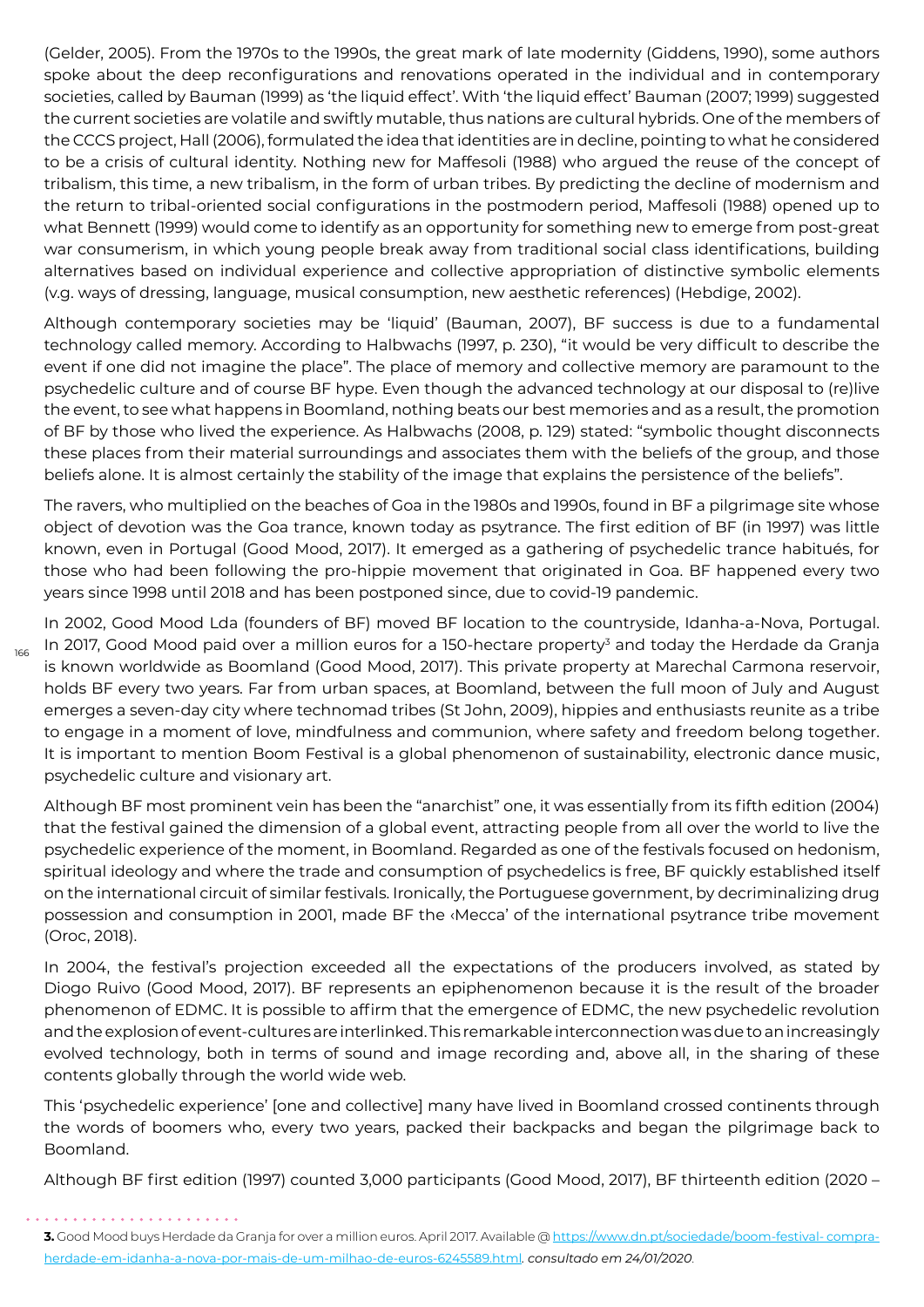postponed till 2022) sold out (+33,000 tickets) in ninety minutes, doing more than 6 million euros in ticket sale alone. Boom festival is a place to be when you are into psychedelic culture.

This "new" societal movement with nearly two decades of existence which BF is part and benefits, maintains an alternative to pop culture, but it moves the masses (millions of participants) all over the world. For Cuche (1999) alternative cultures are a product of an alternative to mass culture, leading individuals and societies to build an identity according to their cultural preferences (Hall, 2006).

The psychedelic trance movement has its own cultural identity that reveals itself in the material and immaterial part. This 'unusual' identity is a byproduct of fables and imaginaries produced by the psytrancer infiltrated in a global movement. Rastafarians, brightly colored clothes, steampunk style (Bernstein, 2015) and the Do-it-Yourself motto (Guerra & Bennett, 2019) are some of the main attributes that characterize the natives of this cultural movement, as mentioned by St John (2010: 2):

Enthusiasts from a multitude of cities and regions make pilgrimages to Boom to become immersed in the identifiable timbral aesthetics of their obsession. But participants are enthused to become exposed<br>to difference. Festival culture illustrates a heterotopic, carnivalesque and synesthetic context in which participants may upgrade "flavours", sonic "colours" and other<br>available techniques of the self (i.e., drugs, dance, textile fashion, piercings, hair styling,<br>tattooing, alternative diets, etc.). Indeed, this interest expressed by Boom participants<br>is consistent with a disposition towards difference within psytrance more generally.

167

## 3. A Post-Modern Ritual Process

Alternative cultures may promote transformative practices and representations. As mentioned before, the dimension and demand that festivals similar to Boom are reaching, lead to the (re)emergence of the concepts of 'new tribes' (Maffesoli, 1988) and communitas (Turner, 1969), boosted by technological (re)evolutions and their respective capacity to promote social fruition and cultural representations. Boomland is a private territory where 'spontaneous communitas' evolve and correlate throughout a week. Turner identified communitas as:

the (re)formation of affectual relationships with co-liminars. In "spontaneous communitas," individuals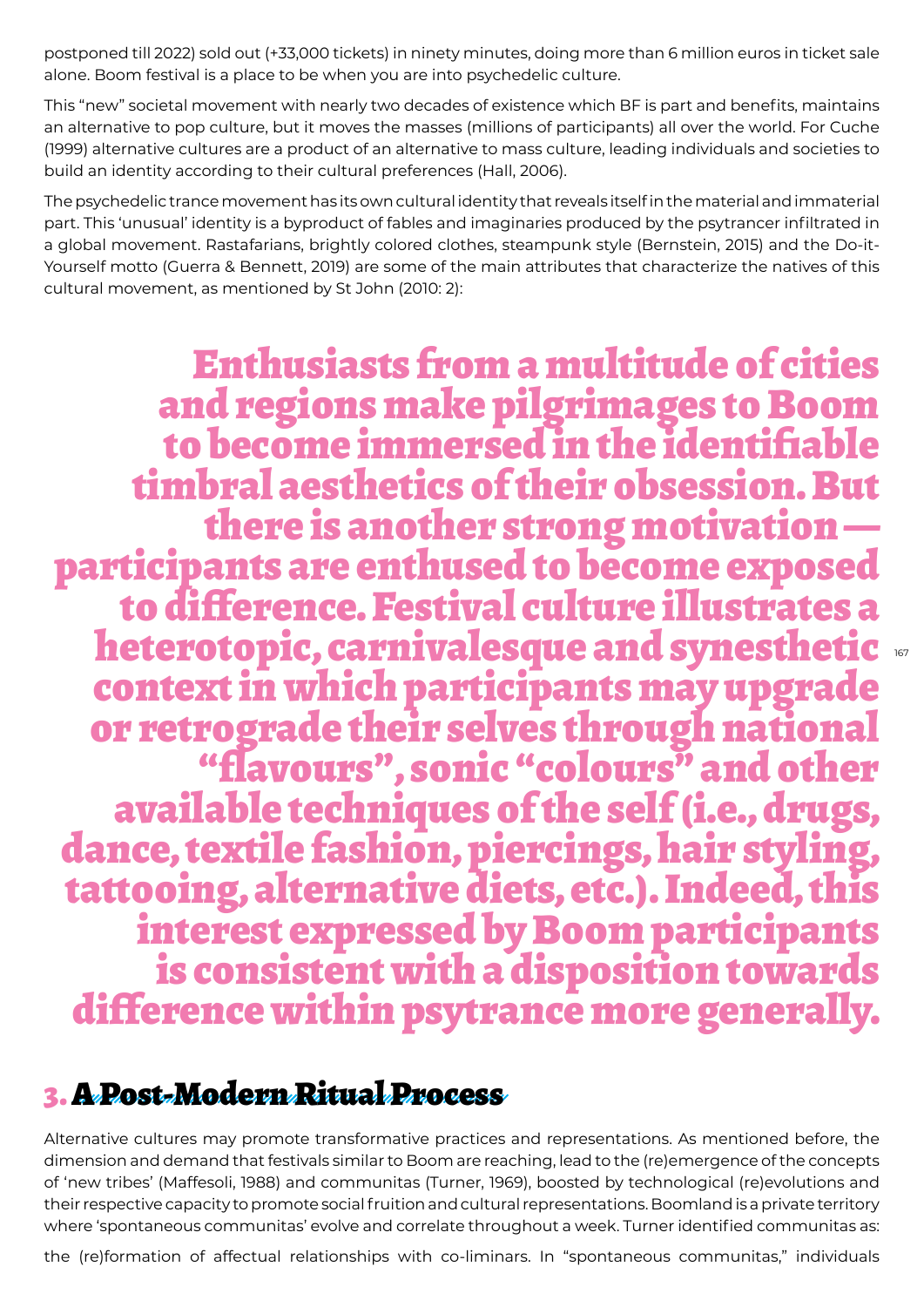interrelate relatively unobstructed by sociocultural divisions of role, status, reputation, class, caste, sex, age, and other structural niches (...) communitas designates a feeling of immediate community and may involve the sharing of special knowledge and understanding — a flash of mutual understanding on the existential level, and a 'gut' understanding of synchronicity. This immediate and total confrontation of human identities occurs between fixed social categories (in liminality), on the edges of structured social life (in marginality), and beneath structure (in inferiority) (Turner, 1982, p. 48)

As mentioned earlier, BF proposes the single and collective experience that results, above all, from the collective effervescence (Durkheim, 2001) of a spontaneous communitas that gathers in an idyllic space, far from urban centers, to symbolically celebrate a ‹return to the origins', a ‹return home' in this heterotopic manifestation that occurs every two years.

Over the various editions, BF has given its participants the opportunity to create communitas that often go beyond the festival grounds and are maintained in the everyday life. This event-culture (St John, 2017) allows its participants to share a feeling of belonging, otherness and union seminal to the formation of spontaneous communitas while some participants do not find it in their everyday life, according to my research.

Alternative values may promote and empower in the participants transgressive ecologies in opposition to their everyday life. In this regard, Howard (1969, p. 50) identified plastic hippies as: "those who simply wear the paraphernalia of the outsider and adopt the requisite codes of rebellion, where the symbols which might at one time have powerfully expressed outrage at society's oppression and absurdity become merely fashionable and decadent". These transgressive ecologies are mainly caused by the liminal (or interstice) characteristics of these events associated with their short-term temporality. As pointed out by Hutson (2000, p. 43), "raves are good because they don't happen all the time", that is, alternative and/or transformational raves or festivals are limited in time and this property may be what awakens the liminal or the interstice experiences. In this regard, St John (2008, p. 154) states that EMDCs social interstices have the power to (re)produce "a sense of immediacy, safety, and belonging, outside and in between the routine habitus, conventional gender roles or the crushing ennui of workaday lives".

168 As mentioned before, BF experience represents a life suspension from the 'normal world'. A break in our everyday life. To better understand this important sociological feature of BF one must consider The Ritual Process (1969) defined by Vitor Turner, after the Rites of Passage of Van Gennep (1960).

Boomland is a liminal place. Liminality refers to 'in between' places or stages, a state of transition where the subject does not belong to any of the stages:

*\*the state and process which is betwixt-and-between the normal, day-to-day cultural and social states and processes of getting and spending, preserving law and order, and registering structural status (...) In the midst of ritual participation they are neither here nor there, but genuinely in between distinctions, beyond the limits of ordinary social sanctions, and unconcerned with the mundane affairs of everyday life. Temporarily defined by the ritual context, they are beingsin-transition, no longer what they were, nor yet what they will be (Turner, 1977, p. 33).* 

Liminality is therefore the phenomenon of the Ritual Process. Turner (1969) identifies two different stages - Structure and Anti-structure - in which the individual submits himself and returns. Accordingly, I identified contemporary societies as the structure and BF as the anti-structure. In this regard, the participant leaves the structure (separation) entering the anti-structure (transition) and returns to the structure (re-incorporation). If a more graphic interpretation should be considered, I would say 'The Hero Journey' (1949) from Joseph Campbell is a nice fit.

Turner understood liminality as a ludic phenomenon: "It is the analysis of culture into factors and their free 'ludic' recombination in any and every possible pattern, however weird, that is the essence of liminality, liminality par excellence" (Turner, 1982, p. 28). According to Turner, liminality should be understood as liminal or liminoide, where liminal should be consider in archaic, agrarian societies, and liminoide in industrialized societies. In this regard, my research identifies BF both as a playground (ludic place) and a liminoide space where individuals initiate a quest for the excitement (Elias & Dunning, 1992) in the anticipation of a desired experience (Johansson & Toraldo, 2015).

Liminality is not an exclusive quality of BF. Guerra (2019, pp. 56-57) understands music festivals are liminal spaces because "[festivals] are outside the everyday life and offer opportunities to experiment with extraordinary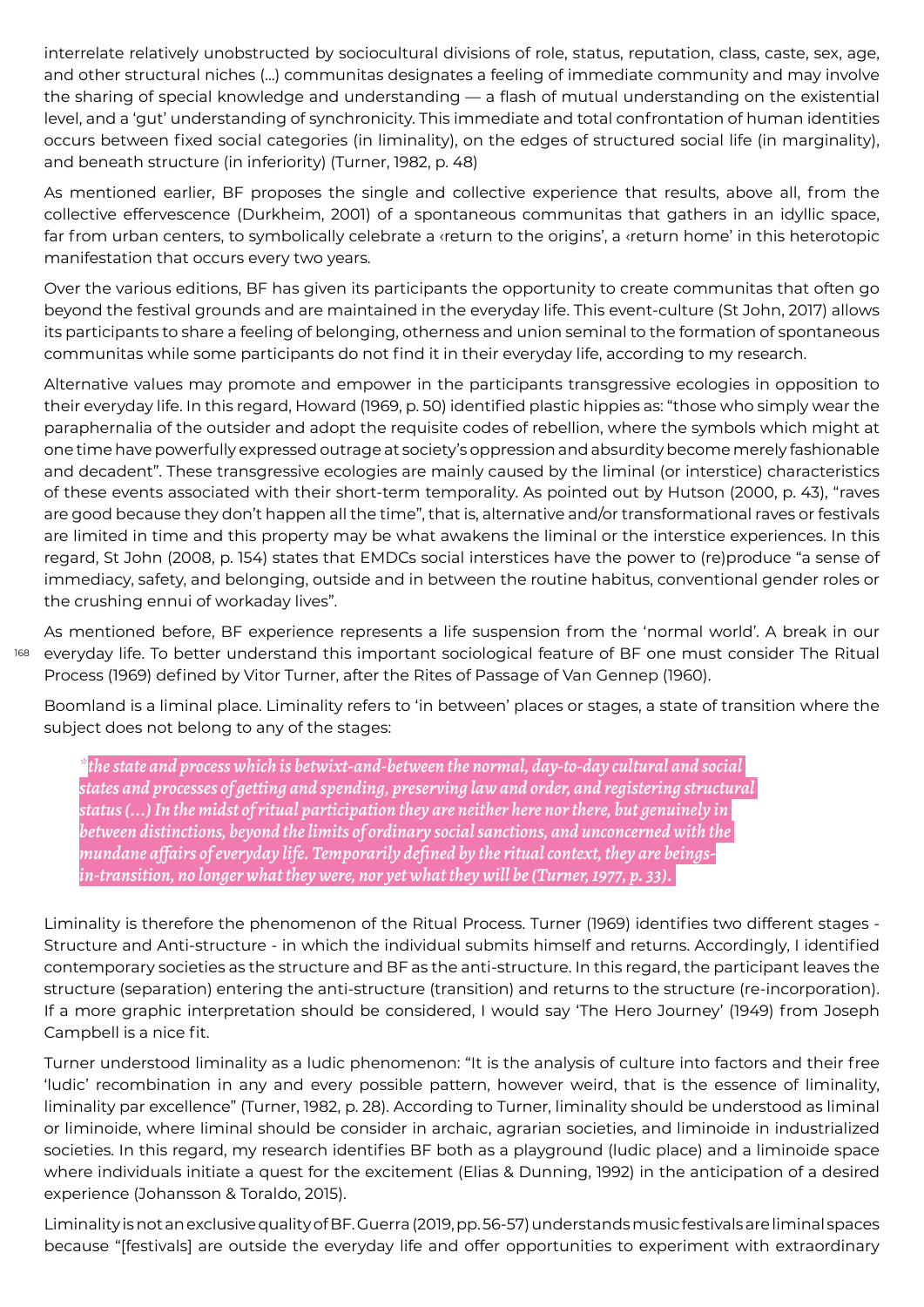and, in some cases, socially circumscribed identities". On the other hand, music festivals are more than a product of consumption. On site rituals apparently developed by the spontaneous communitas work an important role in the sociological experience of the festival-goers, capable of promoting a transformation in the return to their workaday lives (Guerra, 2019).

BF represents a multi-generation space and a post-national zone (Inda, 2000), where tens of thousands of people, natives of more than 150 countries (last editions), interact in an apparently tribal way for seven consecutive days. It is fundamentally this relationship of community, sharing and belonging that highlights one of the most transformational qualities of the BF rooted in the concept of otherness.

The BF requires a trip, i.e., leaving our home and starting a journey in search of the excitement (Elias & Dunning, 1992), over the anticipation of a desired experience (Johansson & Toraldo, 2015). Tourism, to which travel is associated, is a process of transformation, in which the individual renews the idea of himself and also the way others see him, as Graburn (1989, p. 23) reveals: "The experience of travel connects us with ourselves in meaningful ways that cannot be overstated". Accordingly, there is the perspective that the BF experience per se, given the Turnerian process of pre-festival (separation), festival (transition) and post-festival (reincorporation) and the Graburnian sacred journey, completes itself within the liminoide cycle, as Graburn (1989, p. 23) adds: [travel is the] "best kind of life for it is sacred in the sense of being exciting, renewing, and inherently self-fulfilling".

### 4. Conclusion

BF experience may be understood as a post-modern ritual process where separation, transition and reincorporation is part of a sacred journey to which the individual submits himself in search of the excitement in a private territory for liminal culture.

Although Jeet-Kei Leung (2010) identified Boom as a transformational festival along with Burning Man (USA) and others across the globe, I could not tell whether BF is transformational or not, but I am confident to say for many boomers BF represents a sacred journey.

Maffesoli suggested contemporary societies live out of the exchange with allowance to otherness, like urban tribes, polytheists and hedonists, where pleasure is the supreme good. According to my research, Boomland is the place to seize the day, carpe diem and that is crystal clear by the time you enter the gates. There is no time, no rush, there are no worries. It is time to embrace the present moment, in an organic, bucolic way. A simple experience in and with Nature and other participants, allowing oneself the process of otherness.

My research made me conclude, moreover, BF operates as a limen, a threshold between an idyllic place and the crushing ennui of workaday lives. In other words, it represents a heterotopic city limited to seven days of existence, after what participants may resume to their lives. This event-culture (St John, 2017) operates as a living sanctuary where boomers search for the community, spiritual enlightenment, healing and joy through rituals and mystic conceptions in what Durkheim (2001) defined as the collective effervescence. Moments of pure joy, I acknowledged on the field.

Memory plays an important role both in BF promotion and its success. The reconnecting experience boomers look forward every two years at Boomland, resides on what Halbwachs called place of memory and collective memory.

BF promotes feelings of otherness, community and symbiotic vibes between nature and human beings, through its ethos and pathos. In a short period of seven days, one is allowed to experience with something not allowed in the 'normal' world. Psychedelics are thus the substancial success of this event, feeding a global culture who returns every two years to the countryside of Portugal. Freedom and safety at Boomland speaks for itself when over 33,000 tickets are gone in 90 minutes. Boomers share the opinion that freedom and safety at Boomland are extraordinary. The experience could be understood as a life suspension from the ordinary world, that allows its devotees to experience something different from the world they know. A heterotopia, a non-hegemonic place of contact, clear of society judgment, promoting, in this way, a pure experience of freedom, disclosure and transgression, where you may find yourself recovered, loved and fully recharged to return to your daily life.

One must keep in mind it is all these sociological processes that reinforce BF experience as a sacred journey that reconnects body and spirit in a simple, liminal moment of joy.